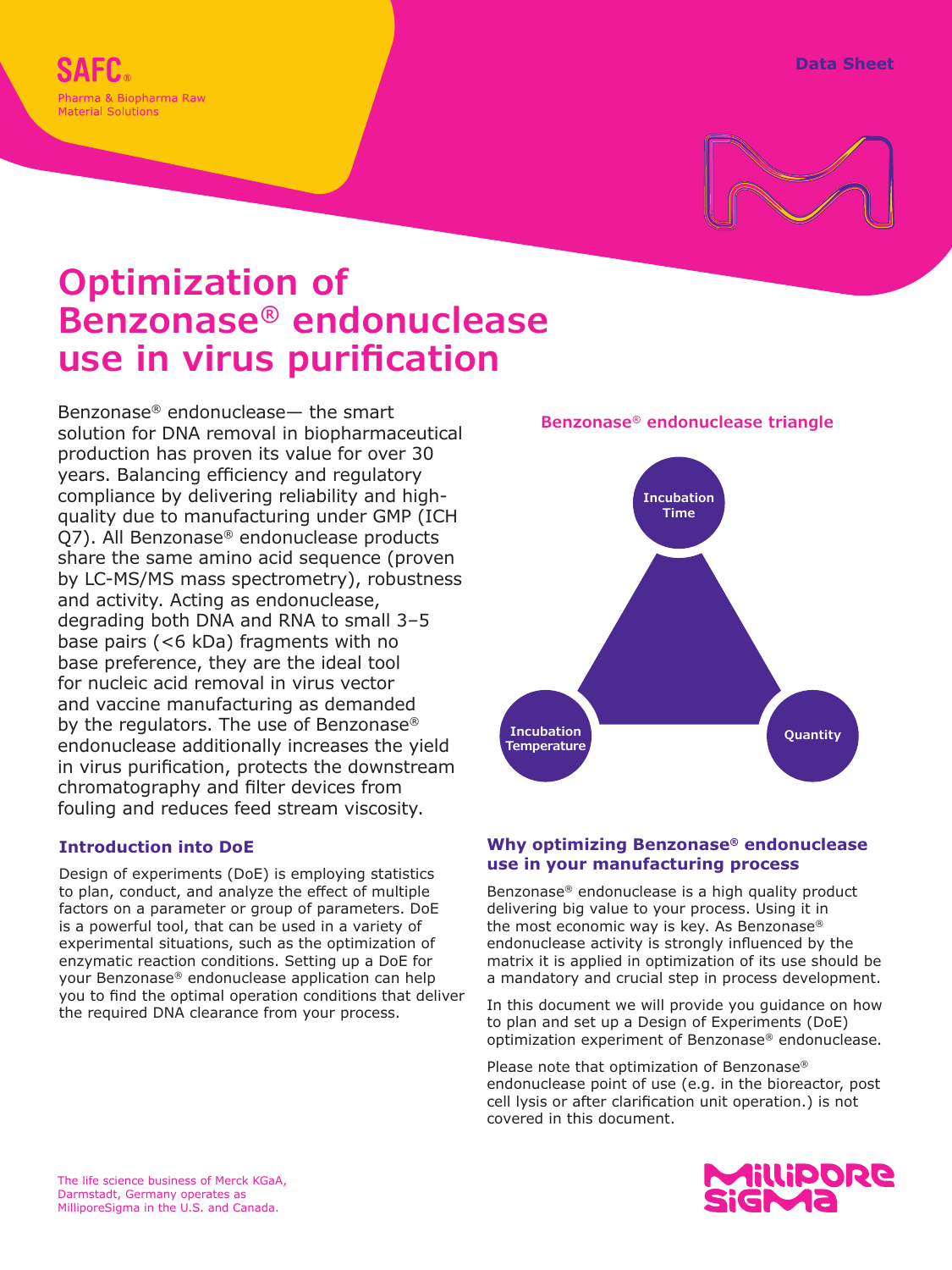#### **Center point starting conditions for the defined variables**

We recommend to set the starting point as follows:

- Incubation time set to 2 hours (according to table) **Be**
- Incubation temperature set to room temperature e.g. 21°C (according to table)
- Benzonase® endonuclease theoretical concentration under standard assay conditions, according to the following formula, based on the DNA load of respective sample material:

## **Dosage of Benzonase® endonuclease into respective unit operation**

Benzonase® endonuclease dosage should be based on the actual activity in U/µL, given on the COA. Applying the enzyme by activity, instead of protein concentration, ensures reproducible DNA digestion.

**DNA in sample [µg/mL] 37 Units Benzonase® endonuclease mL of process volume**

#### **Setting up a DoE**

To set up an experiment series that follows the concept of DoE it is recommended to define constant factors, input variables with center point starting conditions and output parameters, first.

#### **Definition of constant factors**

- The average DNA load of the respective sample material should be known to calculate the required amount of enzyme
- As the composition of the material from the upstream process of viral manufacturing is complex, varying between applications, but consistent for each targeted optimization of Benzonase® endonuclease, it can be considered as a constant factor as well as the resulting pH and salt concentrations. For an overview of the effect of different chemicals on Benzonase® endonuclease performance please also see our product brochure.
- As  $Mq^{2+}$  concentration is the most critical parameter for Benzonase® endonuclease functionality it should always be kept constant at 2 mM
- Incubation vessel and mixing process should be kept constant

#### **Definition of input variables**

- In the outlined DoE three different values per variable are recommended, representing upper- (pattern symbol +), center- (pattern symbol 0), and low value (pattern symbol -)
- Balancing the performance of Benzonase® endonuclease depends on:
	- Benzonase concentration
	- Incubation time
	- Incubation temperature

#### **Definition of output**

- As the goal of Benzonase® endonuclease application is DNA digestion the key outputs are:
	- DNA content of >100 bp fragments
	- Product integrity

#### **Measuring Benzonase® endonuclease performance:**

DNA digestion by Benzonase® endonuclease should be monitored using a specific qPCR method for a 100-200 base pair fragment of host cell DNA. Complete DNA digestion by Benzonase® endonuclease will result in 3-5 base pair fragments, which limits the utility of fluorescent DNA-intercalating dye assays that detect DNA fragments as small as 4 base pairs. We recommend performing appropriate control experiments to define the digestion process, therefore ensuring robust results.